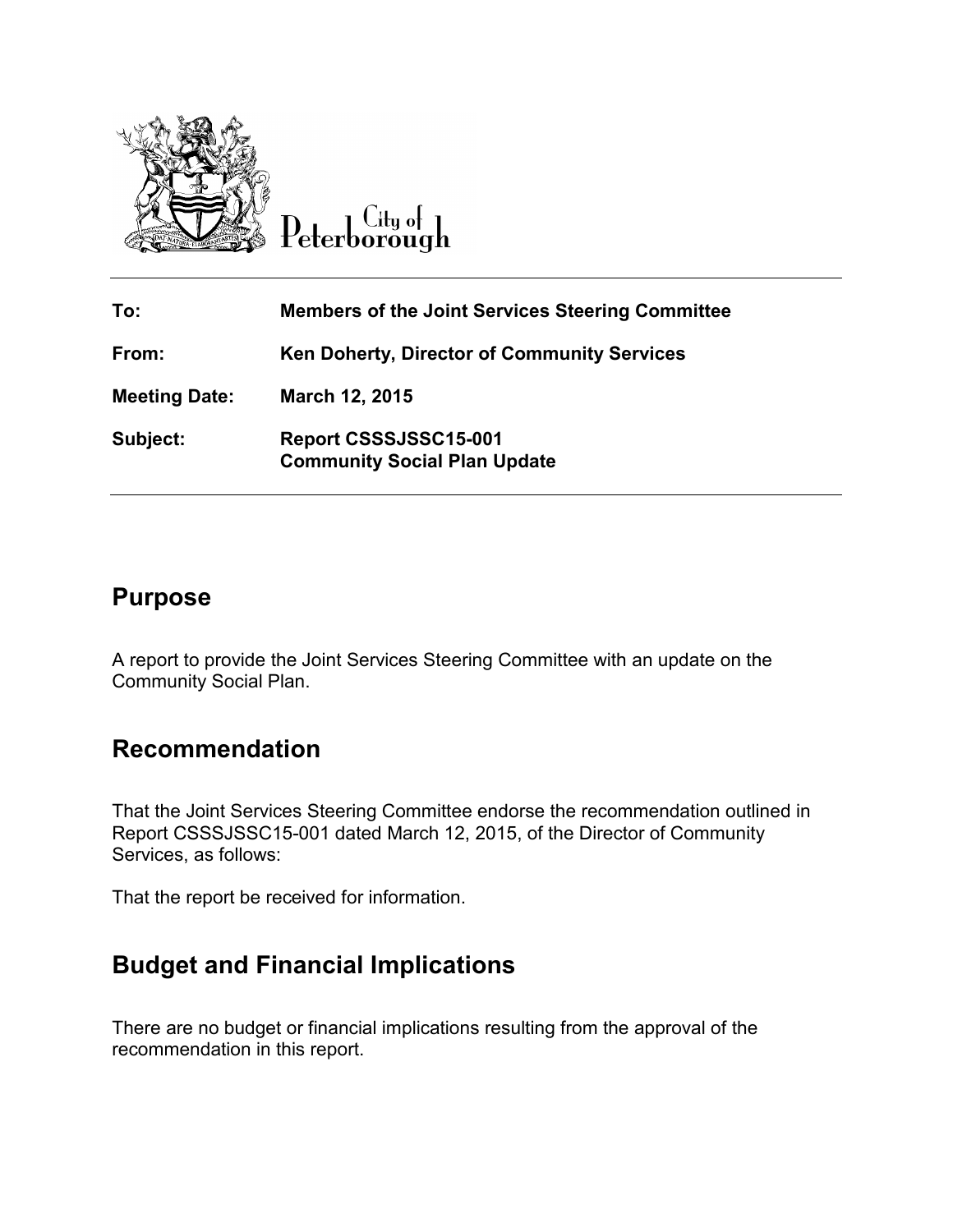# **Background**

The Community Social Plan Coordinator works with municipal staff, councillors, agencies and local residents in the City and County of Peterborough on a variety of projects and programs that advance the mandate of the Community Social Plan (CSP). Each year, the Community Social Plan Coordinator conducts council delegations in each of the eight townships in the County of Peterborough. These delegations are an opportunity to provide each council with an update of Community Social Plan activities and general information about the Social Services Division. This report provides a similar update on the achievements of the CSP to the city and county council members of Joint Services.

The Peterborough Community Social Plan was established in January 2002, with a broad goal of improving the quality of life of residents in the City and County of Peterborough. The CSP identifies eleven key sectors with the priorities being set at the local level. The CSP recognizes that resources are limited, so collaborations, partnerships, sharing resources and maximizing existing services are keys to success. The key sectors identified in the CSP are:

- 1. Access to Arts, Culture, Heritage & Recreation
- 2. Access to Health
- 3. Accessibility
- 4. Child Care & Child Development
- 5. Community Involvement
- 6. Economic/Income Security
- 7. Environment
- 8. Food Security
- 9. Housing
- 10. Human Rights
- 11. Safe Communities

# **Community Social Plan Integration**

In 2014, the CSP took steps to integrate activities with the overall operation of the Social Services Division. The most significant step was converting the CSP Facilitator position into a County Case Manager. This change helped the Social Services Division to expand services into Asphodel-Norwood and Havelock-Belmont-Methuen. Integration has also increased the participation of Social Services staff in the activities of the CSP.

# **Ontario Works Client Levels**

The following chart provides a snapshot of annual Ontario Works client levels. These are year-end numbers that fluctuate throughout the year.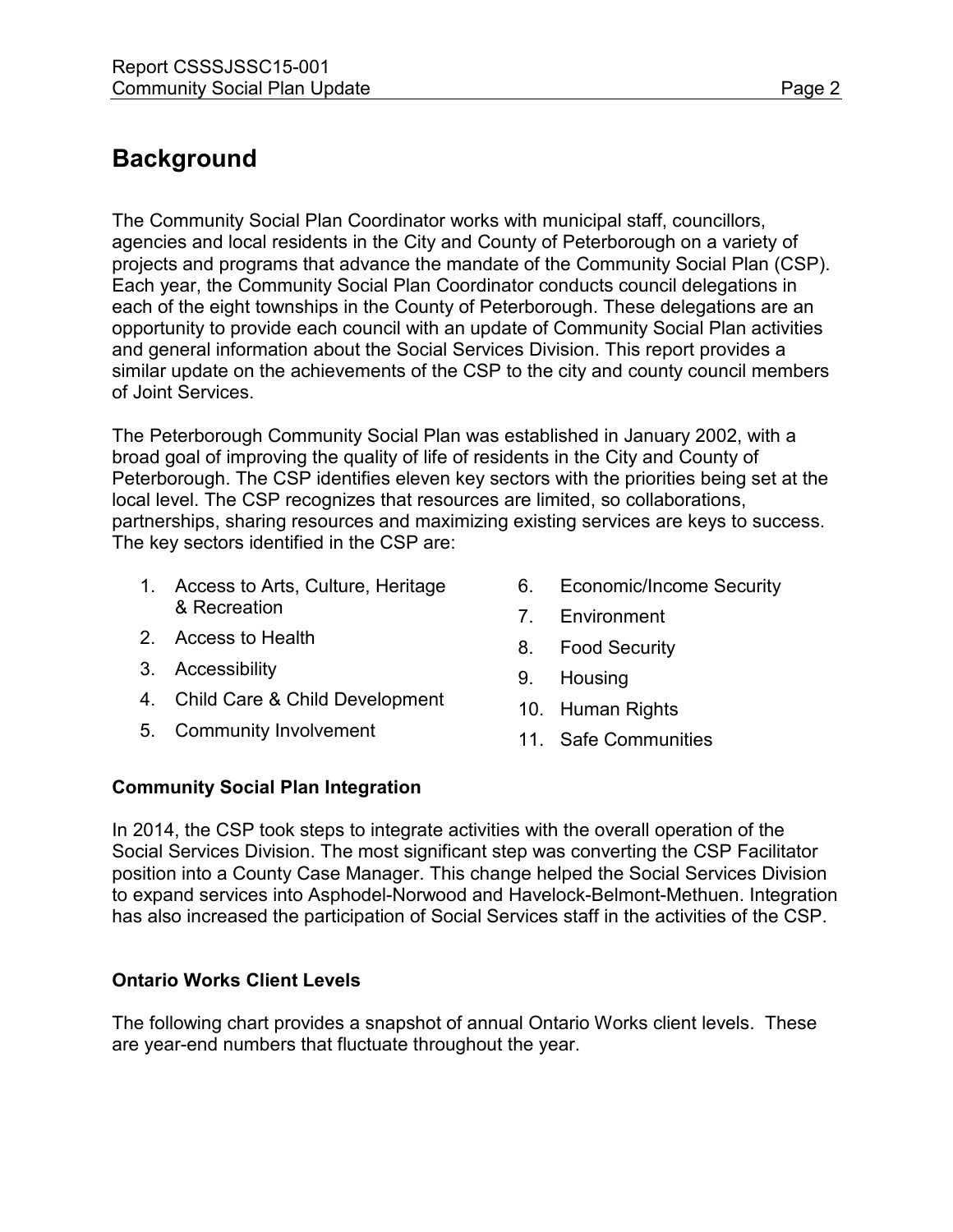|                          | 2011 | 2012 | 2013 | 2014 |
|--------------------------|------|------|------|------|
| Asphodel-Norwood         | 99   | 89   | 99   | 101  |
| North Kawartha           | 36   | 22   | 32   | 30   |
| Cavan-Monaghan           | 51   | 51   | 59   | 60   |
| Douro-Dummer             | 14   | 19   | 21   | 24   |
| Trent Lakes              | 40   | 43   | 38   | 50   |
| Havelock-Belmont-Methuen | 106  | 111  | 138  | 113  |
| Otonabee-South Monaghan  | 72   | 80   | 90   | 91   |
| Selwyn                   | 192  | 184  | 206  | 149  |
| City of Peterborough     | 3115 | 3168 | 3184 | 3201 |
| <b>Total</b>             | 3725 | 3767 | 3867 | 3819 |

## **Chart 1: Ontario Works Client Levels**

## **County Case Managers**

In early 2012, the Social Services Division started delivering Ontario Works service using County Case Managers in Trent Lakes and North Kawartha followed by Asphodel-Norwood and Havelock-Belmont-Methuen in late 2013. This service delivery method brings Social Services staff into local communities four days/week to increase access and availability to social services. It also reduces the transportation barrier for Ontario Works clients and residents living the farthest away from the City of Peterborough. Staff has offices in municipal buildings, such as libraries and municipal offices, along with conducting some home visits. Services provided included:

- Financial assistance and employment counseling.
- Preliminary screening and intake for child care subsidies.
- Community-wide drop-in service to provide information and referrals.
- Support for community development projects, e.g. Meet-Your-Needs Day.

# **County Drop-in Services**

The introduction of County Case Managers has had a significant impact on the availability and use of drop-in service in the County. The Townships of North Kawartha, Trent Lakes, Asphodel-Norwood, and Havelock Belmont-Methuen all have staff available to the general public to answer human service questions and receive referrals to other agencies and organizations. If residents are not able to meet with a County Case Manager during their drop-in hours, they are welcome to phone them to ask questions. The general public and Ontario Works clients use the drop-in service for things such as: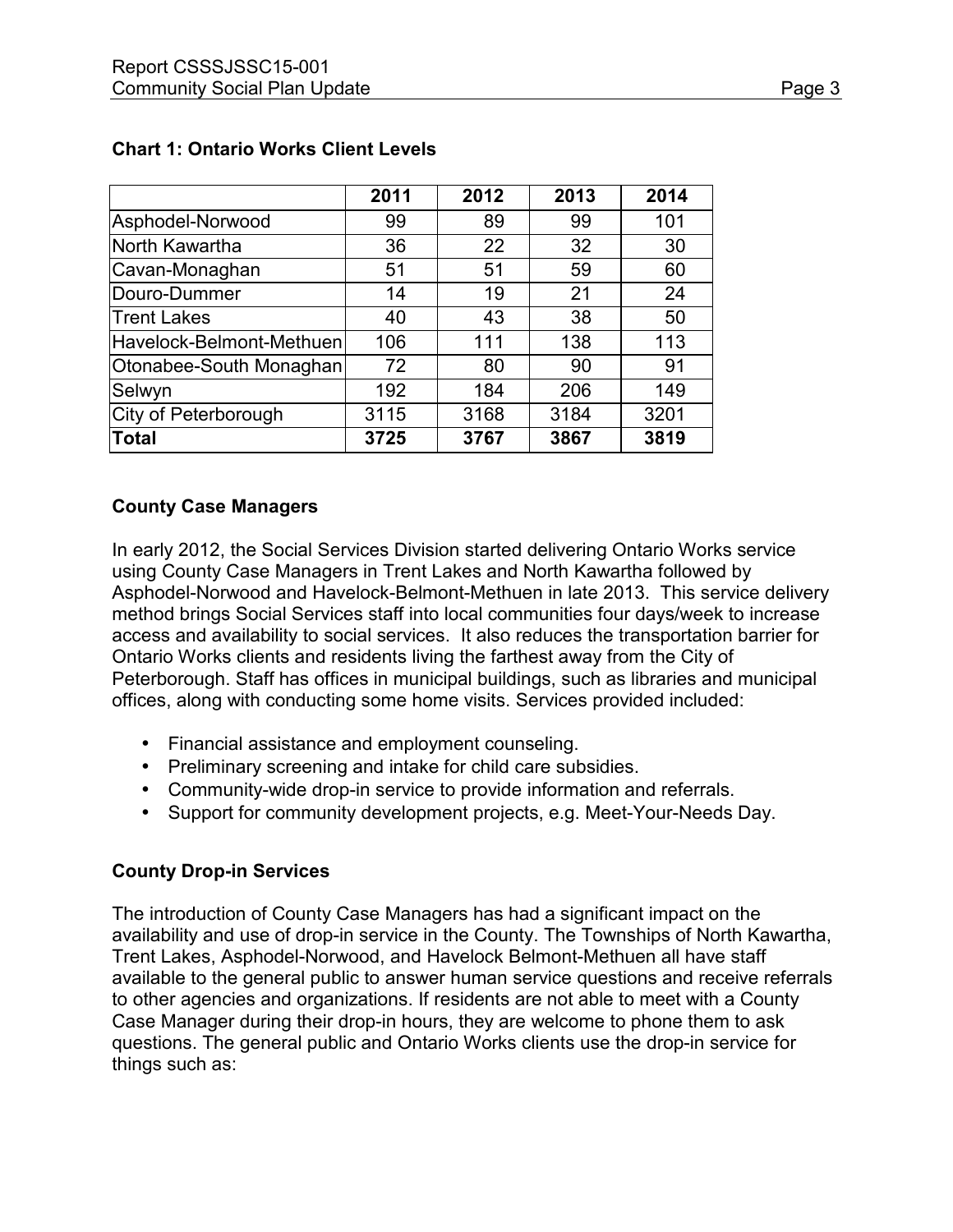- Resume writing
- Computer use (job search, email, housing search, etc.)
- Faxing resumes or other documents.
- Hydro disconnection
- Rent assistance and affordable housing
- Completing forms and applications
- Services for seniors
- **Transportation**
- Dental programs
- **Family Court**
- Home repair difficulties
- Referrals to other services (Counselling, ODSP, etc.)
- Delivering OW forms
- Inquiries about library services.



# **Figure 2: County Drop-in Visits**

# **Meet-Your-Needs Program**

The Meet-Your-Needs Program operates in rural communities and provides free clothing, personal care items, toys and household items during single-day events. In Selwyn, the events run for a week at three local thrift stores. These events are led by local organizations and individuals with the CSP playing a supporting role. Clothes are supplied by local donations, with personal care items coming from Kawartha Food Share. In 2014, some of these events were delivered in partnership with the United Way and their Coats for Kids program.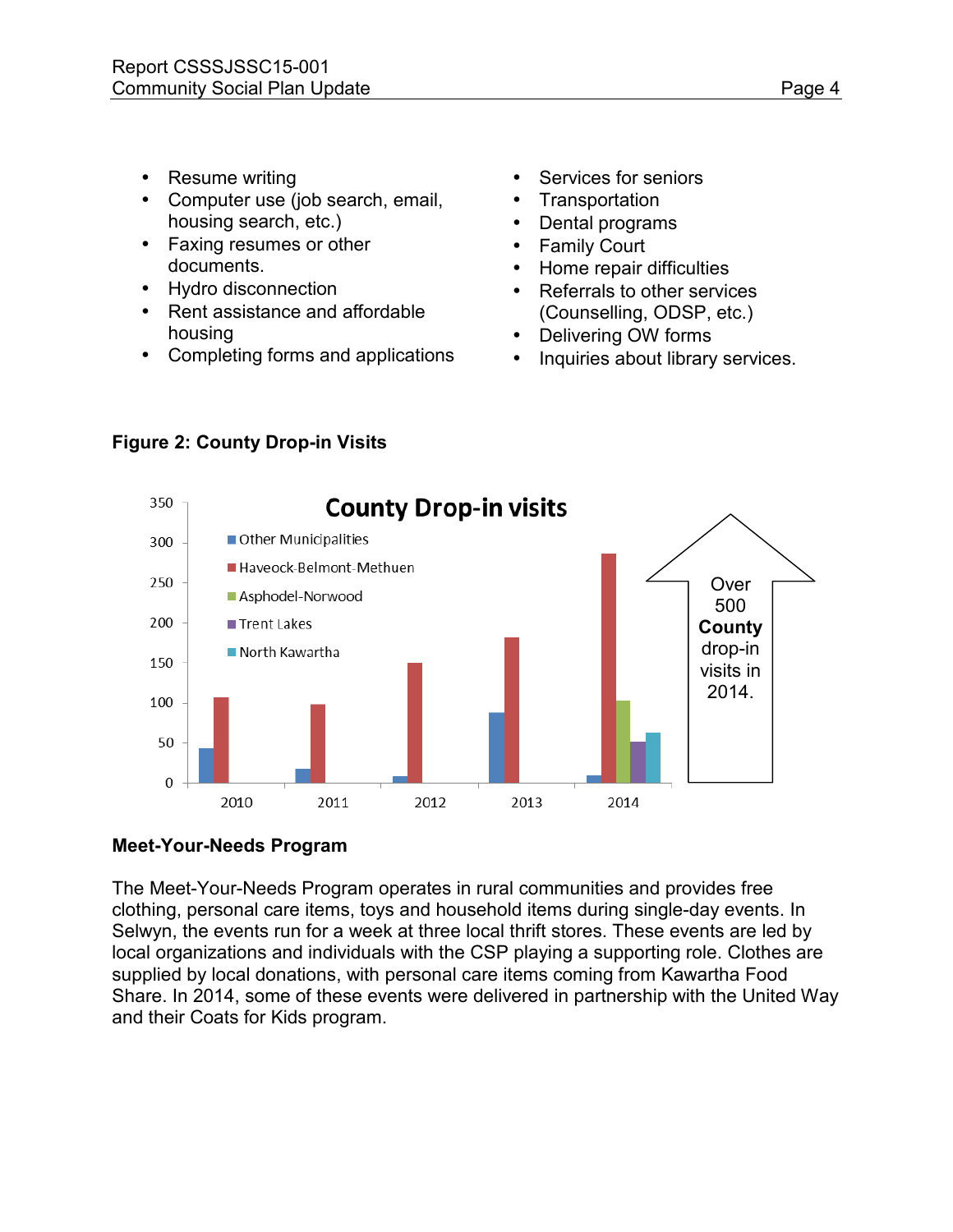|                  | 2013 | 2014 |
|------------------|------|------|
| Buckhorn         | 35   | 114  |
| Norwood          | 118  | 131  |
| <b>Havelock</b>  | 109  | 135  |
| <b>Millbrook</b> | 85   | 76   |
| Selwyn           | 62   | 43   |
| Keene            | 0    | 42   |
| <b>TOTAL</b>     | 409  | 541  |

Figure 3: Meet-Your-Needs Program Participation

The Peterborough County-City Health Unit (PCCHU) brought the Mobile Dental Van to events in Buckhorn, Norwood, Havelock and Millbrook and had approximately 140 visitors. The van was very well received and staff were able to successfully promote their dental services along with other PCCHU programs.

#### **Community Service Map**

The Community Service Map is an online tool that provides the geographic location and details of programs and services in the City and County of Peterborough. The aim of this map is to improve awareness of services and local availability. The map displays services for:

- Children & Youth
- Employment & Training

Work is underway to create layers for:

- Recreation
- Food Security
- Women's Resources
- Seniors

This tool is made possible through a partnership with the United Way of Peterborough and Fourinfo.com. The map can be found on the Social Services Website at: [www.peterborough.ca/CommunityServiceMap.](http://www.peterborough.ca/CommunityServiceMap)

#### **Homemakers Program**

The Social Services Division delivers a limited homemakers program to low income residents in the City and County who are not eligible for care through the Community Care Access Centre or other subsidized programs. Services include: laundry, light housekeeping, banking, picking up supplies/medication, and meal preparation. Eighty percent of this program is funded by the Ministry of Health and Long-Term Care with the City and County covering the remaining 20%. The 2014 expenditure for the Homemakers Program was \$53,281.38 with a maximum budget of \$100,000. New clients are slowly being accepted into this service. Seniors are a target population for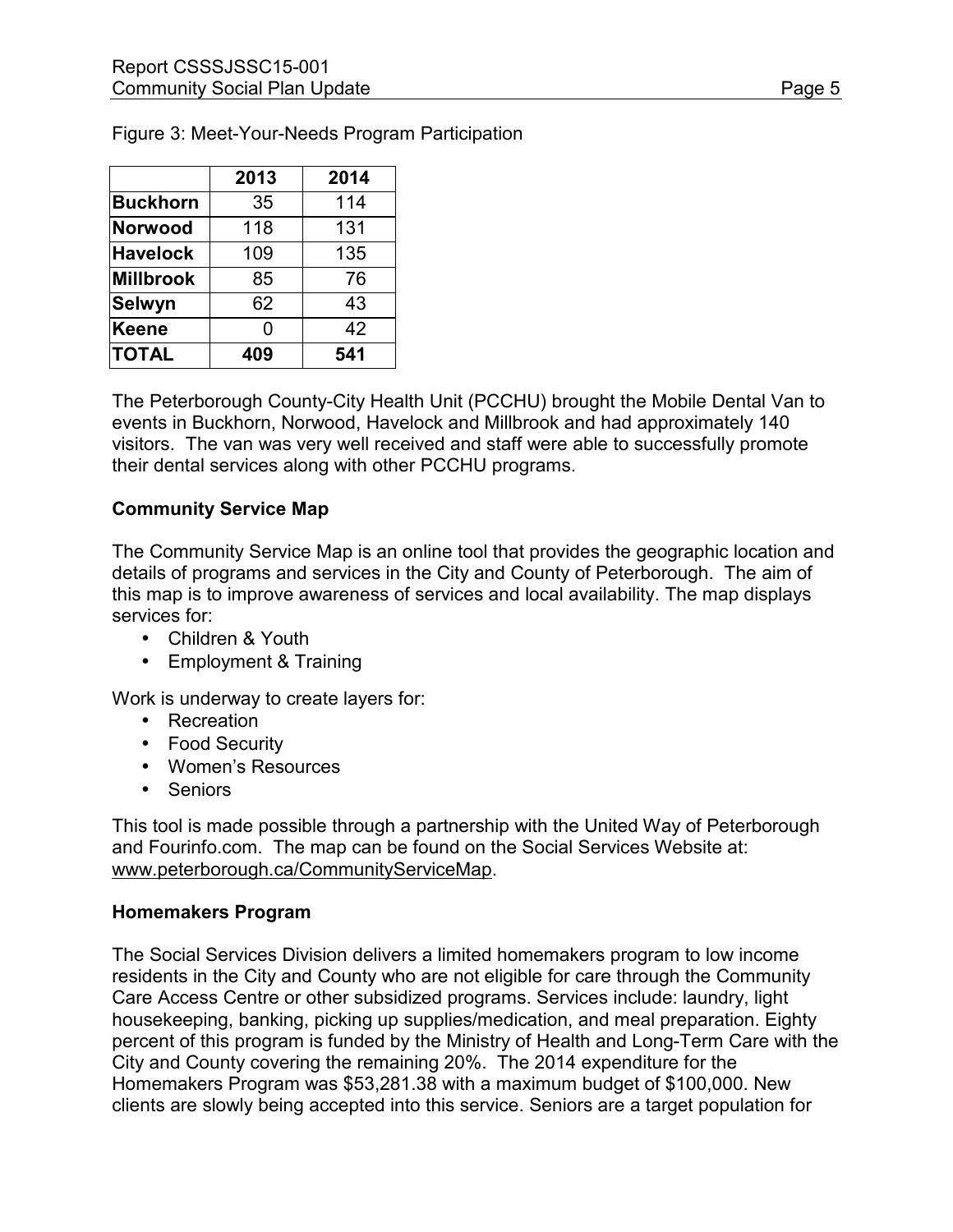this program. At the end of 2014, there were 62 clients benefiting from this program compared to 13 clients in 2012. On average, each client received 6-8 hours of service per month.

# **Peterborough Council on Aging**

The CSP Coordinator holds the Seniors Portfolio with the City, and is Co-Chair of the Peterborough Council on Aging (PCOA) and Chair of Age-friendly Peterborough (AFP).



The mission of the PCOA is "to influence local and regional decisions regarding the issues facing older adults and our aging communities". In 2014, the PCOA successfully partnered with the Greater Peterborough Chamber of Commerce to deliver the Seniors' Showcase and with Trent University to deliver the Seniors' Summit. Plans are underway for similar events in 2015.

The PCOA has created four subcommittees to expand the capacity of the organization:

- 1. Education, Advocacy and Events
- 2. Age-friendly Peterborough
- 3. Recognition and Certification
- 4. Marketing and Communication

The PCOA website is currently under construction but can be found at: [www.peterboroughcouncilonaging.ca](http://www.peterboroughcouncilonaging.ca/)

# **Age-friendly Peterborough**

Age-friendly Peterborough (AFP) is a subcommittee of the PCOA. This group has received a \$175,400 Ontario Trillium Foundation grant, led by the Municipality of Trent Lakes, along with \$75,000 from the CSP over the next three years to create an Agefriendly Plan for the City and County of Peterborough. The project started in early 2014. Sarah Cullingham was hired on a three-year contract by the Municipality of Trent Lakes in September 2014, as the Age-friendly Coordinator. The Age-friendly Plan will focus on the following areas:

- 1. Outdoor spaces and buildings
- 2. Transportation
- 3. Housing
- 4. Social participation
- 5. Respect and social inclusion
- 6. Civic participation and employment
- 7. Communication and information
- 8. Community support and health services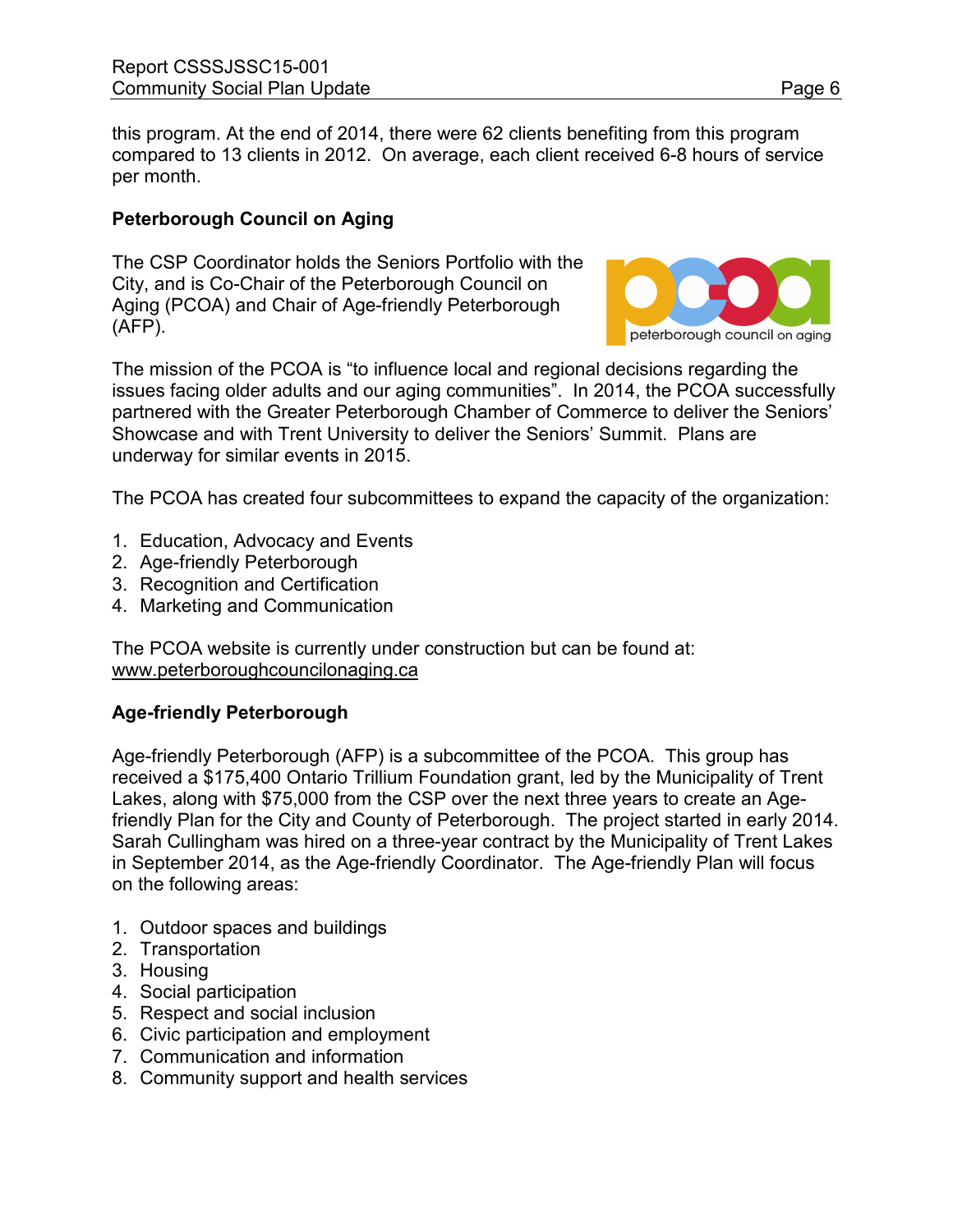The community consultation phase of the project will begin in February 2015 with the final Plan prepared in 2016.

### **Ontario Works Van Services**

The Social Services Division established a van service in 1999 for Ontario Works recipients in need of transportation for employment, training and educational purposes. In 2006, the service was expanded to include county residents receiving Ontario Disability Support Plan (ODSP) benefits and referrals by the CSP. The vans provide service once in the morning and once in the evening. Trips are made by appointment with a client's Case Manager.

| <b>Location</b>                   | 2010           | 2011 | 2012 | 2013 | 2014           |
|-----------------------------------|----------------|------|------|------|----------------|
| Asphodel-Norwood                  | 19             | 20   | 20   | 28   |                |
| North Kawartha                    | 17             | 11   | 4    |      | 3              |
| Cavan-Monaghan                    | 9              | 8    | 11   | 5    | 5              |
| Douro-Dummer                      | $\overline{2}$ | 0    | 0    | 2    | 3              |
| <b>Trent Lakes</b>                | 10             | 12   | 6    | 3    | $\overline{2}$ |
| Havelock-Belmont-Methuen          | 30             | 22   | 31   | 36   | 26             |
| Otonabee-South Monaghan           | 6              | 11   | 10   | 9    | 14             |
| Selwyn                            | 31             | 19   | 23   | 17   |                |
| City of Peterborough              | 14             | 16   | 21   | 23   | 10             |
| Non OW/Not Confirmed              | 37             | 35   | 30   | 38   | 24             |
| Total # individuals/riders served | 175            | 154  | 156  | 162  | 101            |
| Total # of round trips            | 2351           | 1965 | 1784 | 2008 | 1380           |

#### **Figure 4: OW Van Individual Ridership**

# **Municipal Access to Recreation Group**

The CSP Coordinator is a member of the Municipal Access to Recreation Group (MATRG) along with representatives from the City, each Township and the Peterborough County-City Health Unit. The focus of this committee is to build recreation capacity, coordination and communication among municipal recreation staff in the City and County. One key accomplishment of the MATRG has been the adoption of a common Access to Recreation Policy by all nine local municipalities.

A successful funding application for \$68,000 to Ontario Sport and Recreation Communities Fund was developed for the City and County with the Township of Selwyn as the lead. The aim of the two-year grant is to assess local recreation needs and build capacity through targeted training to help meet some of the needs. The Social Services Division contributed \$9,000 to this application.

### **Peterborough Community Food Network and Nourish**

The Peterborough Community Food Network (PCFN) is a working group of the Peterborough Poverty Reduction Network. It is a volunteer group with agency and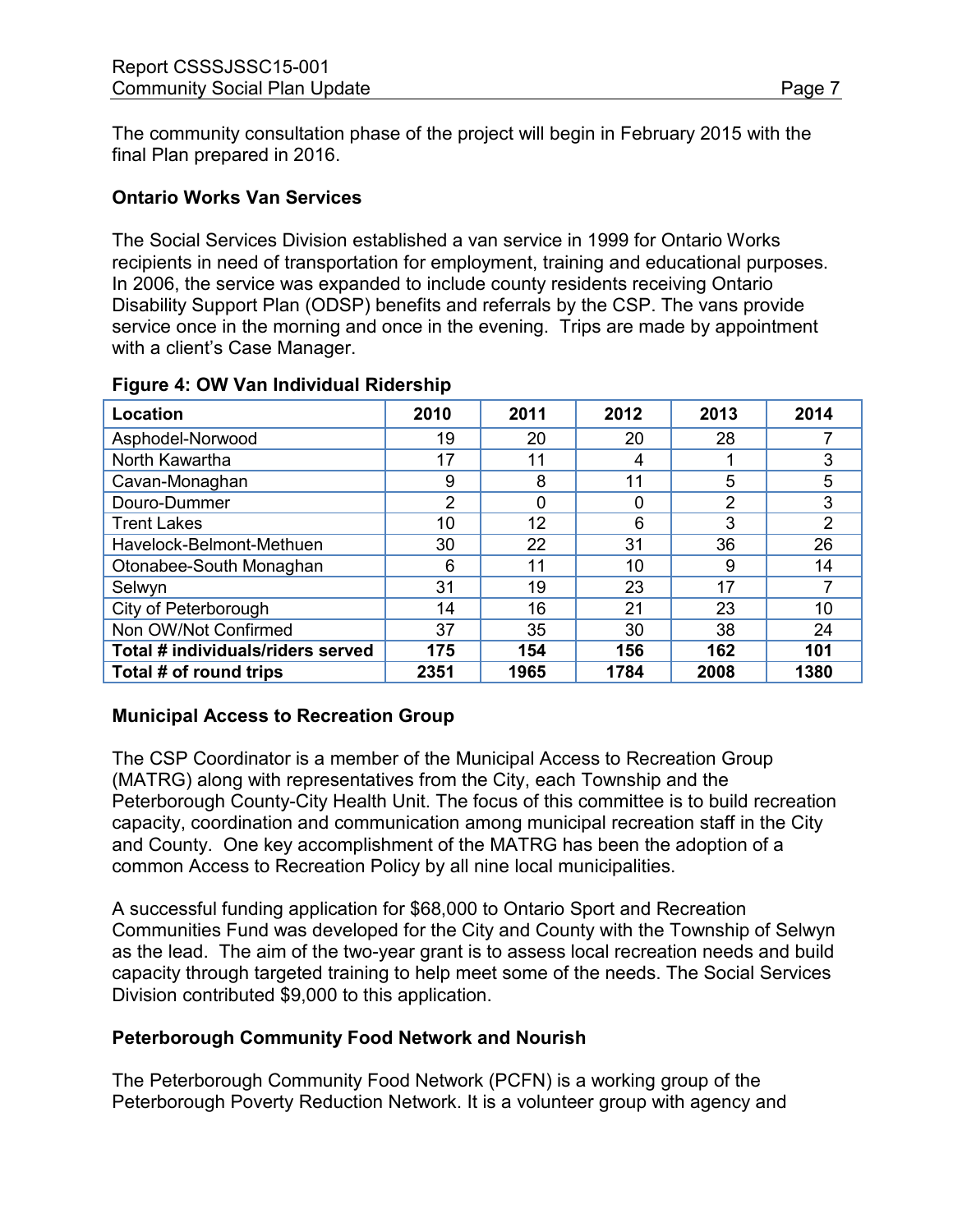individual members. The goal of the PCFN is to "ensure that everyone in Peterborough has enough healthy food to eat as part of a long-term food security strategy." The CSP Coordinator is a member of the CFN as a representative from the City. He also helps to facilitate daily community meals delivered by local organizations and faith groups. The CSP Coordinator is also a member of Nourish, which is a subgroup of the PCFN, working to develop a community food centre in the City of Peterborough with connections to local food programs and production in the County.

# **Healthy Kids Community Challenge**

In 2014, the City of Peterborough, in partnership with the Peterborough County-City Health Unit, was successfully approved to deliver the Healthy Kids Community Challenge. The City is expected to receive up to \$1.1 million over four years to implement this program, operated through the Ministry of Health and Long-term Care in the City and County of Peterborough. Peterborough is one of 45 communities in Ontario that will receive resources from the province including funding, training, guidance and social marketing tools to help promote healthy eating, physical activity and healthy lifestyle choices for children and youth, such as adequate sleep.

### **Havelock Service Collective**

A group of agencies, led by the Peterborough Housing Resource Centre and the Peterborough Poverty Reduction Network, are renewing efforts to develop a service "hub" in Havelock. The Social Services Division is interested in this service model to create a better location for our County Case Manager to deliver local service. Community Care Peterborough and the Victorian Order of Nurses are also key partners of this initiative.

### **Trent Lakes Social Plan Committee**

This committee has met regularly throughout the year to identify issues, network, and lead projects in the municipality, including the *Career & Information Fair* and the *Meet-Your-Needs Day*. In January 2015, the committee decided to formalize a Terms of Reference and begin a process that engages with a broader range of local residents.

# **Summary**

The Community Social Plan (CSP) works on projects and delivers programs that aim to improve the quality of life for residents in the City and County of Peterborough.

The CSP Coordinator works directly with municipal staff, Councillors, agencies and local residents in the City and County. Channels of communication are maintained with each municipality through annual township council delegations to provide updates on CSP and Social Services Division activities.